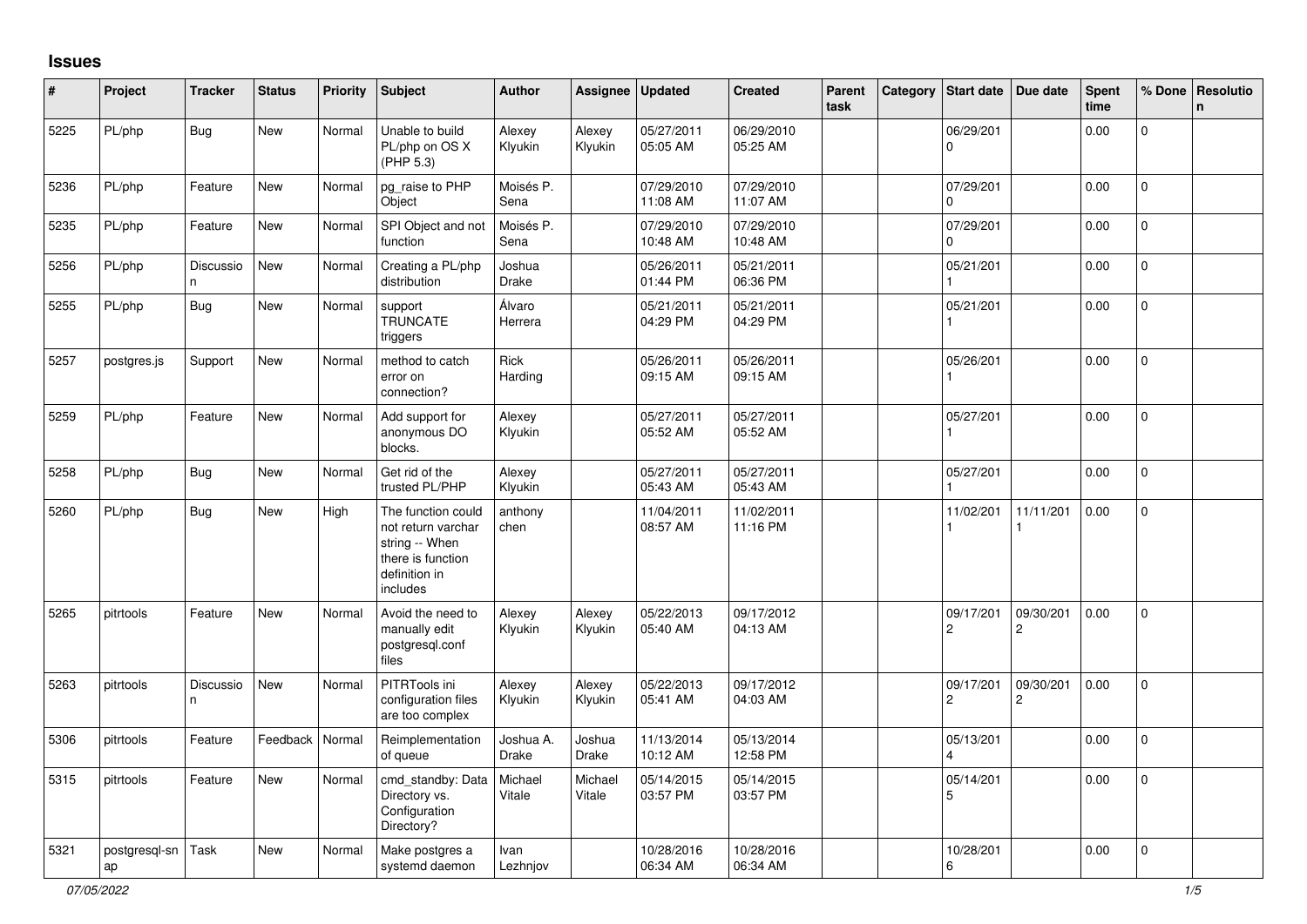| #    | Project             | <b>Tracker</b> | <b>Status</b> | <b>Priority</b> | <b>Subject</b>                                                               | Author               | Assignee         | <b>Updated</b>         | <b>Created</b>         | Parent<br>task | Category | <b>Start date</b> | Due date  | <b>Spent</b><br>time | % Done         | Resolutio<br>$\mathsf{n}$ |
|------|---------------------|----------------|---------------|-----------------|------------------------------------------------------------------------------|----------------------|------------------|------------------------|------------------------|----------------|----------|-------------------|-----------|----------------------|----------------|---------------------------|
| 5328 | pitrtools           | Bug            | <b>New</b>    | High            | threaded_rsync.py:<br>--delete-excluded<br>causes all files to<br>be deleted | Eric<br>Worden       |                  | 01/17/2017<br>10:48 AM | 01/17/2017<br>10:48 AM |                |          | 01/17/201         |           | 0.00                 | $\mathbf 0$    |                           |
| 5339 | postgresql-sn<br>ap | Task           | <b>New</b>    | Normal          | Explore tracks<br>feature                                                    | Ivan<br>Lezhnjov     | Ivan<br>Lezhnjov | 06/09/2017<br>03:47 AM | 06/09/2017<br>03:47 AM |                |          | 06/09/201         | 06/16/201 | 0.00                 | $\mathbf 0$    |                           |
| 5340 | postgresql-sn<br>ap | Task           | <b>New</b>    | Normal          | Change package<br>name                                                       | Ivan<br>Lezhnjov     | Ivan<br>Lezhnjov | 08/02/2017<br>11:44 PM | 08/02/2017<br>11:44 PM |                |          | 08/02/201         | 08/04/201 | 0.00                 | $\overline{0}$ |                           |
| 5350 | PL/php              | <b>Bug</b>     | <b>New</b>    | Normal          | Fwd: Telcel red                                                              | briana26c -          |                  | 11/09/2018<br>09:47 PM | 11/09/2018<br>09:47 PM |                |          |                   |           | 0.00                 | $\mathbf 0$    |                           |
| 5349 | PL/php              | Bug            | <b>New</b>    | Normal          | <b>Telcel red</b>                                                            | briana26c -          |                  | 11/04/2018<br>11:06 AM | 11/04/2018<br>11:06 AM |                |          |                   |           | 0.00                 | 0              |                           |
| 5345 | postgres_fdw        | Bug            | <b>New</b>    | Normal          | Follow-up                                                                    | Karen<br>Edwards     |                  | 11/28/2017<br>03:16 PM | 11/28/2017<br>03:16 PM |                |          |                   |           | 0.00                 | 0              |                           |
| 5331 | postgresql-sn<br>ap | Bug            | <b>New</b>    | Normal          | PgBackRest                                                                   | Joshua<br>Drake      |                  | 02/10/2017<br>09:56 AM | 02/10/2017<br>09:56 AM |                |          |                   |           | 0.00                 | $\mathbf 0$    |                           |
| 5326 | postgres_fdw        | Bug            | <b>New</b>    | Normal          | <b>Ubuntu Users</b><br><b>Email List</b>                                     | Melony<br>Scheid     |                  | 11/15/2016<br>07:03 AM | 11/15/2016<br>07:03 AM |                |          |                   |           | 0.00                 | $\mathbf 0$    |                           |
| 5318 | postgres_fdw        | Bug            | <b>New</b>    | Normal          | C-Level, VP-Level<br>Directors and<br><b>Manager Contacts</b>                | Tatum Lau            |                  | 06/08/2016<br>07:52 AM | 06/08/2016<br>07:52 AM |                |          |                   |           | 0.00                 | 0              |                           |
| 5317 | postgres_fdw        | Bug            | <b>New</b>    | Normal          | Jonie Bittenbender                                                           | Jonie<br>Bittenbende |                  | 01/26/2016<br>10:56 PM | 01/26/2016<br>10:56 PM |                |          |                   |           | 0.00                 | 0              |                           |
| 5316 | postgres_fdw        | Bug            | <b>New</b>    | Normal          | (no subject)                                                                 | Julieta<br>Clubb     |                  | 01/18/2016<br>04:11 AM | 01/18/2016<br>04:11 AM |                |          |                   |           | 0.00                 | $\mathbf 0$    |                           |
| 5312 | postgres_fdw        | Bug            | New           | Normal          | AutoDesk Users                                                               | Kina<br>Lawrence     |                  | 03/09/2015<br>07:36 AM | 03/09/2015<br>07:36 AM |                |          |                   |           | 0.00                 | $\mathbf 0$    |                           |
| 5303 | postgres_fdw        | Bug            | <b>New</b>    | Normal          | [SPAM] Good<br>shoes good prices                                             | Alvherre -           |                  | 05/11/2014<br>09:24 AM | 05/11/2014<br>09:24 AM |                |          |                   |           | 0.00                 | $\mathbf 0$    |                           |
| 5301 | postgres_fdw        | Bug            | New           | Normal          | My husband loves<br>Jacob & Co                                               | Postgres<br>fdw      |                  | 05/08/2014<br>03:17 AM | 05/08/2014<br>03:17 AM |                |          |                   |           | 0.00                 | $\mathbf 0$    |                           |
| 5292 | postgres_fdw        | Bug            | <b>New</b>    | Normal          | [SPAM] Good<br>shoes good prices                                             | Ladyregina           |                  | 04/11/2014<br>02:06 PM | 04/11/2014<br>02:06 PM |                |          |                   |           | 0.00                 | 0              |                           |
| 5291 | postgres_fdw        | Bug            | New           | Normal          | Great watches at<br>cut-prices                                               | Jkawasaki ·          |                  | 04/11/2014<br>07:30 AM | 04/11/2014<br>07:30 AM |                |          |                   |           | 0.00                 | $\overline{0}$ |                           |
| 5000 | Simpycity           | <b>Bug</b>     | New           | Urgent          | Automatic Rollback<br>Fix.                                                   | Lacey<br>Powers      | Aurynn<br>Shaw   | 04/29/2009<br>11:22 AM | 04/29/2009<br>11:22 AM |                |          |                   |           | 0.00                 | $\overline{0}$ |                           |
| 4993 | Simpycity           | <b>Bug</b>     | New           | High            | Finish docs                                                                  | Aurynn<br>Shaw       | Aurynn<br>Shaw   | 11/25/2008<br>11:31 AM | 11/25/2008<br>11:31 AM |                |          |                   |           | 0.00                 | $\mathbf 0$    |                           |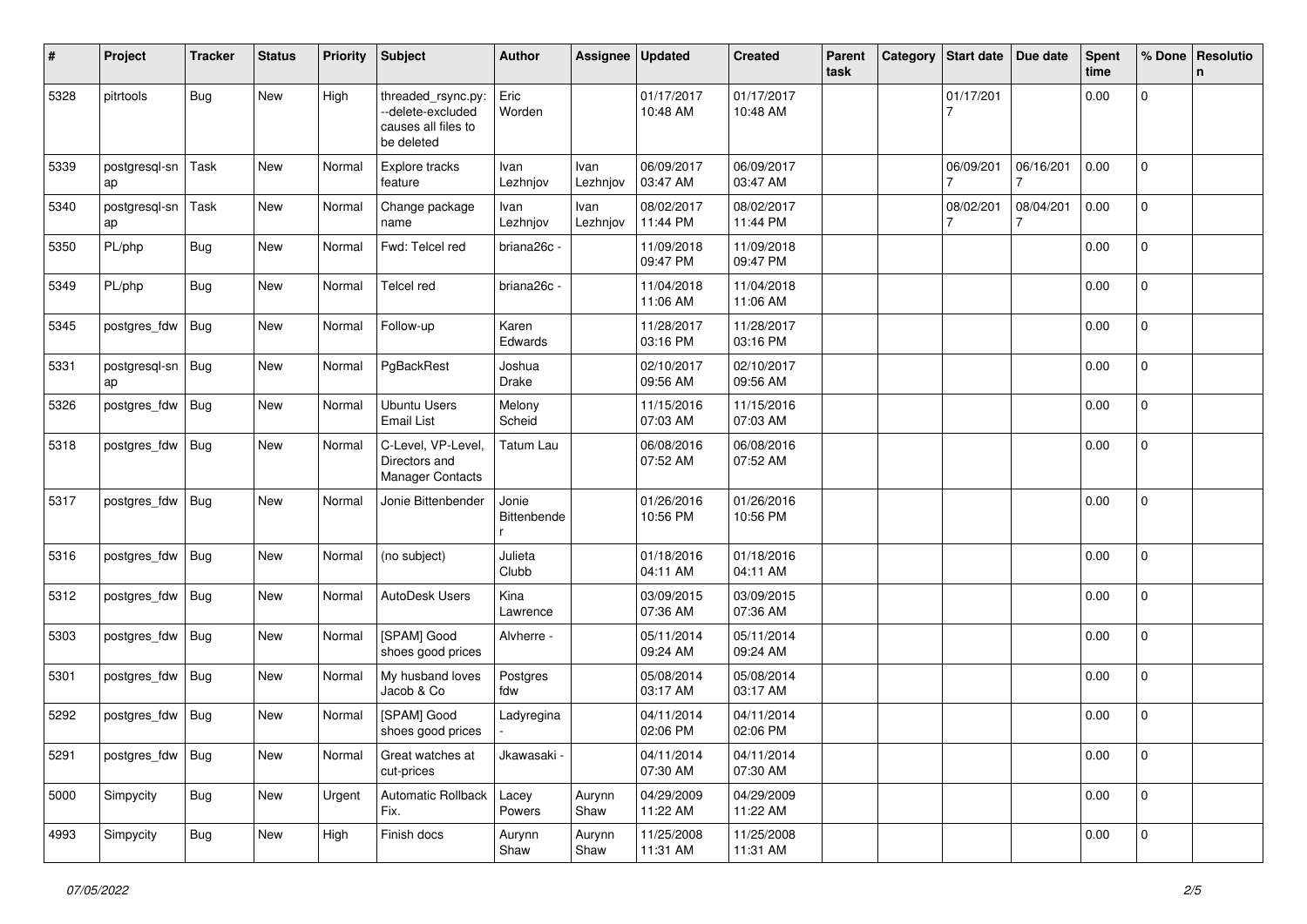| #    | Project | <b>Tracker</b> | <b>Status</b>   | <b>Priority</b> | <b>Subject</b>                                                 | <b>Author</b>     | Assignee          | <b>Updated</b>         | <b>Created</b>         | Parent<br>task | Category | Start date | Due date  | Spent<br>time | % Done         | Resolutio<br>n |
|------|---------|----------------|-----------------|-----------------|----------------------------------------------------------------|-------------------|-------------------|------------------------|------------------------|----------------|----------|------------|-----------|---------------|----------------|----------------|
| 4984 | PL/php  | Feature        | ln.<br>Progress | Normal          | Composite Type<br>Argument as table                            | bford -           |                   | 05/21/2011<br>04:50 PM | 12/15/2005<br>03:38 AM |                |          |            |           | 0.00          | $\Omega$       |                |
| 4979 | PL/php  | Feature        | In<br>Progress  | Normal          | Add support for<br>IN/OUT parameters                           | Álvaro<br>Herrera | Alexey<br>Klyukin | 09/14/2011<br>11:21 AM | 12/05/2005<br>07:37 AM |                |          |            | 09/13/201 | 0.00          | $\mathbf 0$    |                |
| 4972 | PL/php  | <b>Bug</b>     | In<br>Progress  | Normal          | array $PHP \lt\gt P$ g<br>conversion is<br>broken              | Álvaro<br>Herrera |                   | 05/21/2011<br>04:50 PM | 11/23/2005<br>11:48 AM |                |          |            |           | 0.00          | 0              |                |
| 4967 | PL/php  | Feature        | ln.<br>Progress | Normal          | Redesign memory<br>handling                                    | Álvaro<br>Herrera |                   | 05/21/2011<br>04:50 PM | 11/16/2005<br>05:31 PM |                |          |            |           | 0.00          | $\mathbf 0$    |                |
| 4960 | Pggraph | Bug            | New             | High            | pg error of<br>pggraph 2 2                                     | Devrim<br>Gunduz  | Aurynn<br>Shaw    | 12/30/2008<br>09:09 AM | 12/30/2008<br>09:09 AM |                |          |            |           | 0.00          | $\mathbf{0}$   |                |
| 4959 | Pggraph | <b>Bug</b>     | New             | High            | Upgrade all present<br>pggraph clients to<br>pggraph_2_2       | Aurynn<br>Shaw    | Aurynn<br>Shaw    | 07/28/2008<br>08:07 AM | 07/28/2008<br>08:07 AM |                |          |            |           | 0.00          | $\mathbf 0$    |                |
| 4958 | Pggraph | <b>Bug</b>     | New             | High            | Fix the "Help I have<br>no data" problem<br>with pggraph.      | Aurynn<br>Shaw    | Aurynn<br>Shaw    | 07/25/2008<br>11:37 AM | 07/25/2008<br>11:37 AM |                |          |            |           | 0.00          | $\mathbf 0$    |                |
| 4956 | Pggraph | <b>Bug</b>     | New             | High            | dbrollup.py needs<br>to support pggraph<br>2.2                 | Aurynn<br>Shaw    | Aurynn<br>Shaw    | 07/25/2008<br>08:02 AM | 07/25/2008<br>08:02 AM |                |          |            |           | 0.00          | 0              |                |
| 4954 | Pggraph | Bug            | <b>New</b>      | High            | pggraph clients                                                | Aurynn<br>Shaw    | Aurynn<br>Shaw    | 07/25/2008<br>07:59 AM | 07/25/2008<br>07:59 AM |                |          |            |           | 0.00          | $\mathbf 0$    |                |
| 4952 | Pggraph | Bug            | New             | High            | Help interface                                                 | Aurynn<br>Shaw    | Aurynn<br>Shaw    | 07/21/2008<br>10:40 AM | 07/21/2008<br>10:40 AM |                |          |            |           | 0.00          | 0              |                |
| 4951 | Pggraph | <b>Bug</b>     | New             | High            | Document date<br>range behaviour                               | Aurynn<br>Shaw    | Aurynn<br>Shaw    | 07/21/2008<br>10:44 AM | 07/21/2008<br>10:38 AM |                |          |            |           | 0.00          | $\mathbf{0}$   |                |
| 4950 | Pggraph | <b>Bug</b>     | New             | High            | Write unit tests                                               | Aurynn<br>Shaw    | Aurynn<br>Shaw    | 07/17/2008<br>05:02 PM | 07/17/2008<br>05:02 PM |                |          |            |           | 0.00          | $\overline{0}$ |                |
| 4949 | Pggraph | <b>Bug</b>     | <b>New</b>      | High            | Document<br>behaviour                                          | Aurynn<br>Shaw    | Aurynn<br>Shaw    | 07/21/2008<br>10:44 AM | 07/17/2008<br>04:59 PM |                |          |            |           | 0.00          | $\Omega$       |                |
| 4948 | Pggraph | <b>Bug</b>     | New             | High            | in pggraph_table,<br>prevent crash if no<br>tables present     | Aurynn<br>Shaw    | Aurynn<br>Shaw    | 07/16/2008<br>09:42 PM | 07/16/2008<br>09:42 PM |                |          |            |           | 0.00          | 0              |                |
| 4947 | Pggraph | <b>Bug</b>     | <b>New</b>      | High            | Do testing of data<br>arrays                                   | Aurynn<br>Shaw    | Aurynn<br>Shaw    | 07/16/2008<br>09:01 PM | 07/16/2008<br>09:01 PM |                |          |            |           | 0.00          | $\mathbf{0}$   |                |
| 4945 | Pggraph | Bug            | New             | High            | Force all graphs to<br>abort if non-specific<br>data specified | Aurynn<br>Shaw    | Aurynn<br>Shaw    | 07/16/2008<br>10:14 PM | 07/15/2008<br>03:32 PM |                |          |            |           | 0.00          | $\mathbf{0}$   |                |
| 4943 | Pggraph | <b>Bug</b>     | New             | Low             | <b>Future Planning</b><br>and Ideas                            | Aurynn<br>Shaw    | Aurynn<br>Shaw    | 07/16/2008<br>10:14 PM | 07/14/2008<br>11:32 AM |                |          |            |           | 0.00          | $\mathbf 0$    |                |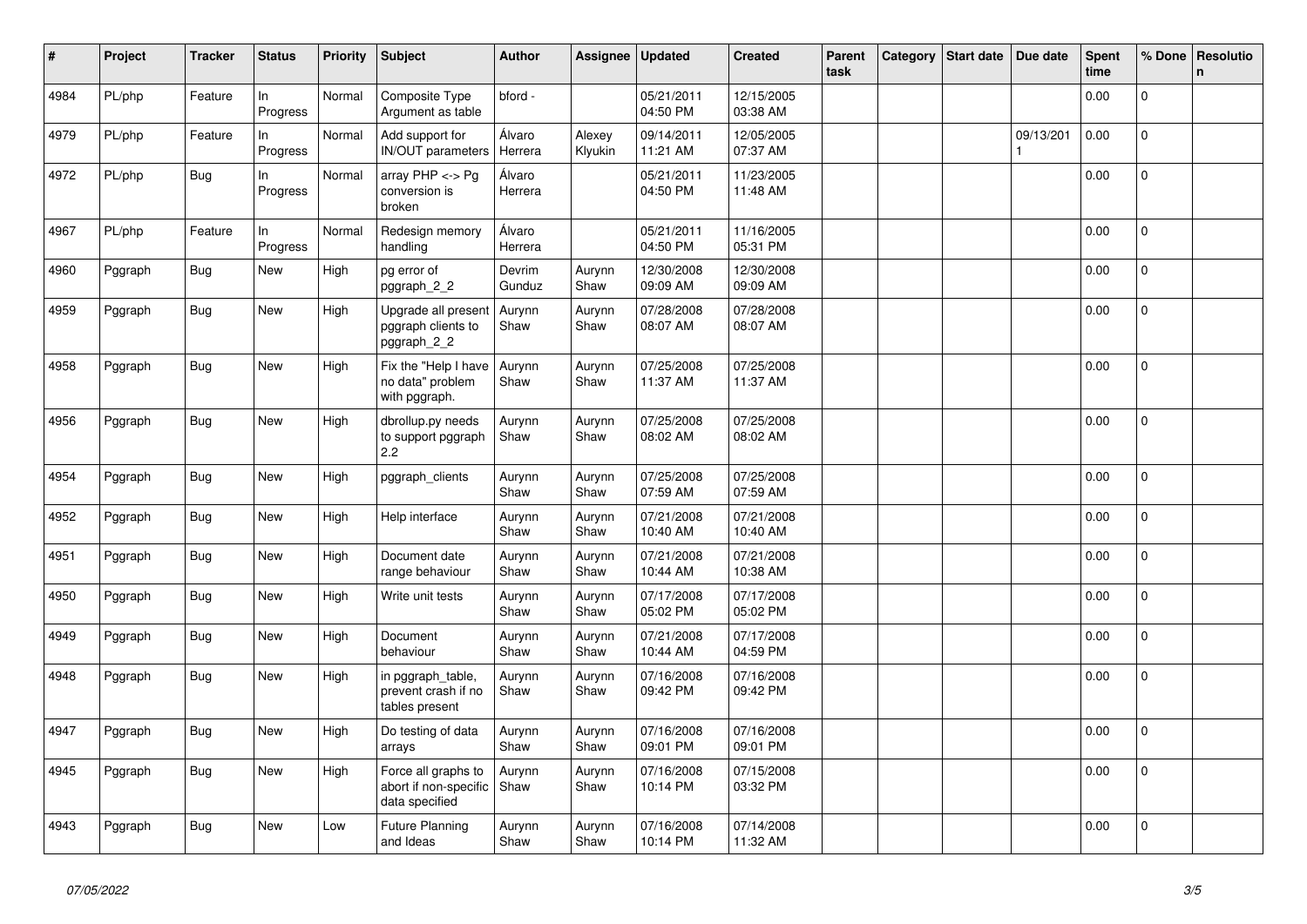| #    | Project | <b>Tracker</b> | <b>Status</b>   | <b>Priority</b> | Subject                                              | Author                          | Assignee       | <b>Updated</b>         | <b>Created</b>         | Parent<br>task | Category | Start date | Due date | <b>Spent</b><br>time | % Done         | Resolutio<br>$\mathsf{n}$ |
|------|---------|----------------|-----------------|-----------------|------------------------------------------------------|---------------------------------|----------------|------------------------|------------------------|----------------|----------|------------|----------|----------------------|----------------|---------------------------|
| 4940 | Pggraph | <b>Bug</b>     | New             | High            | Remove prefixes                                      | Aurynn<br>Shaw                  | Aurynn<br>Shaw | 07/14/2008<br>11:05 AM | 07/14/2008<br>11:05 AM |                |          |            |          | 0.00                 | $\mathbf 0$    |                           |
| 4937 | Pggraph | <b>Bug</b>     | <b>New</b>      | High            | Modification of DB<br>Client code for date<br>ranges | Aurynn<br>Shaw                  | Aurynn<br>Shaw | 07/16/2008<br>10:14 PM | 07/14/2008<br>10:45 AM |                |          |            |          | 0.00                 | $\overline{0}$ |                           |
| 4936 | Pggraph | <b>Bug</b>     | New             | High            | Modify averaging<br>functions                        | Aurynn<br>Shaw                  | Aurynn<br>Shaw | 07/14/2008<br>10:12 AM | 07/14/2008<br>10:11 AM |                |          |            |          | 0.00                 | $\mathbf{0}$   |                           |
| 4933 | Pggraph | Feature        | New             | Normal          | Feature requests,<br>pggraph                         | Aurynn<br>Shaw                  | Aurynn<br>Shaw | 03/12/2008<br>12:44 PM | 03/12/2008<br>12:44 PM |                |          |            |          | 0.00                 | $\mathbf{0}$   |                           |
| 4932 | Pggraph | Feature        | New             | Normal          | Have pggraph<br>directly access Wiki<br>passwords    | Aurynn<br>Shaw                  | Aurynn<br>Shaw | 12/31/2007<br>10:28 AM | 12/31/2007<br>10:28 AM |                |          |            |          | 0.00                 | $\overline{0}$ |                           |
| 4931 | Pggraph | Feature        | New             | Normal          | Develop a nagios<br>plugin for pggraph<br>checks     | Devrim<br>Gunduz                | Aurynn<br>Shaw | 12/18/2007<br>07:24 PM | 12/18/2007<br>07:24 PM |                |          |            |          | 0.00                 | 0              |                           |
| 4926 | Pggraph | Feature        | New             | Normal          | insert/update/delete   bford -                       |                                 | Aurynn<br>Shaw | 12/26/2007<br>12:26 PM | 08/20/2007<br>04:15 PM |                |          |            |          | 0.00                 | $\Omega$       |                           |
| 4925 | Pggraph | Feature        | New             | Normal          | Allow graphing<br>specific intervals                 | Darcy<br><b>Buskermole</b><br>n | Aurynn<br>Shaw | 10/16/2007<br>10:28 AM | 07/03/2007<br>08:28 AM |                |          |            |          | 0.00                 | $\Omega$       |                           |
| 4915 | Pggraph | Feature        | ln.<br>Progress | Normal          | insert_time should<br>be timestamptz                 | Darcy<br>Buskermole<br>n        | Aurynn<br>Shaw | 10/16/2007<br>09:45 AM | 03/21/2007<br>06:35 AM |                |          |            |          | 0.00                 | $\overline{0}$ |                           |
| 4914 | Pggraph | Feature        | In<br>Progress  | Normal          | customer feedback                                    | bford -                         | Aurynn<br>Shaw | 08/20/2007<br>02:37 PM | 03/19/2007<br>08:54 PM |                |          |            |          | 0.00                 | $\Omega$       |                           |
| 4908 | Pggraph | Feature        | In<br>Progress  | Normal          | Table statistics<br>tablename                        | bford -                         | Aurynn<br>Shaw | 08/20/2007<br>02:35 PM | 01/07/2007<br>07:26 PM |                |          |            |          | 0.00                 | $\mathbf{0}$   |                           |
| 4901 | Pggraph | Feature        | New             | High            | pggraph table<br>doesn't list tables                 | bford -                         | Aurynn<br>Shaw | 12/30/2008<br>01:56 PM | 12/29/2006<br>05:18 PM |                |          |            |          | 0.00                 | 0              |                           |
| 4890 | Pggraph | Feature        | In<br>Progress  | Normal          | new report(s)                                        | Darcy<br>Buskermole<br>n.       | Aurynn<br>Shaw | 10/16/2007<br>10:20 AM | 09/25/2006<br>10:36 PM |                |          |            |          | 0.00                 | 0              |                           |
| 4873 | Odbcng  | Feature        | New             | High            | Win64 version                                        | bford -                         | bford -        | 07/23/2008<br>02:21 AM | 07/23/2008<br>02:21 AM |                |          |            |          | 0.00                 | $\mathbf 0$    |                           |
| 4872 | Odbcng  | <b>Bug</b>     | New             | High            | ODBCng +<br><b>UNICODE</b>                           | bford -                         | bford -        | 04/24/2008<br>08:55 AM | 04/24/2008<br>08:55 AM |                |          |            |          | 0.00                 | $\overline{0}$ |                           |
| 4868 | Odbcng  | Feature        | New             | High            | Test environment                                     | bford -                         | bford -        | 11/28/2007<br>02:22 PM | 11/27/2007<br>08:48 PM |                |          |            |          | 0.00                 | $\mathbf{0}$   |                           |
| 4866 | Odbcng  | Feature        | New             | High            | please post test<br>cases                            | bford -                         | bford -        | 11/16/2007<br>08:21 PM | 11/16/2007<br>08:21 PM |                |          |            |          | 0.00                 | 0              |                           |